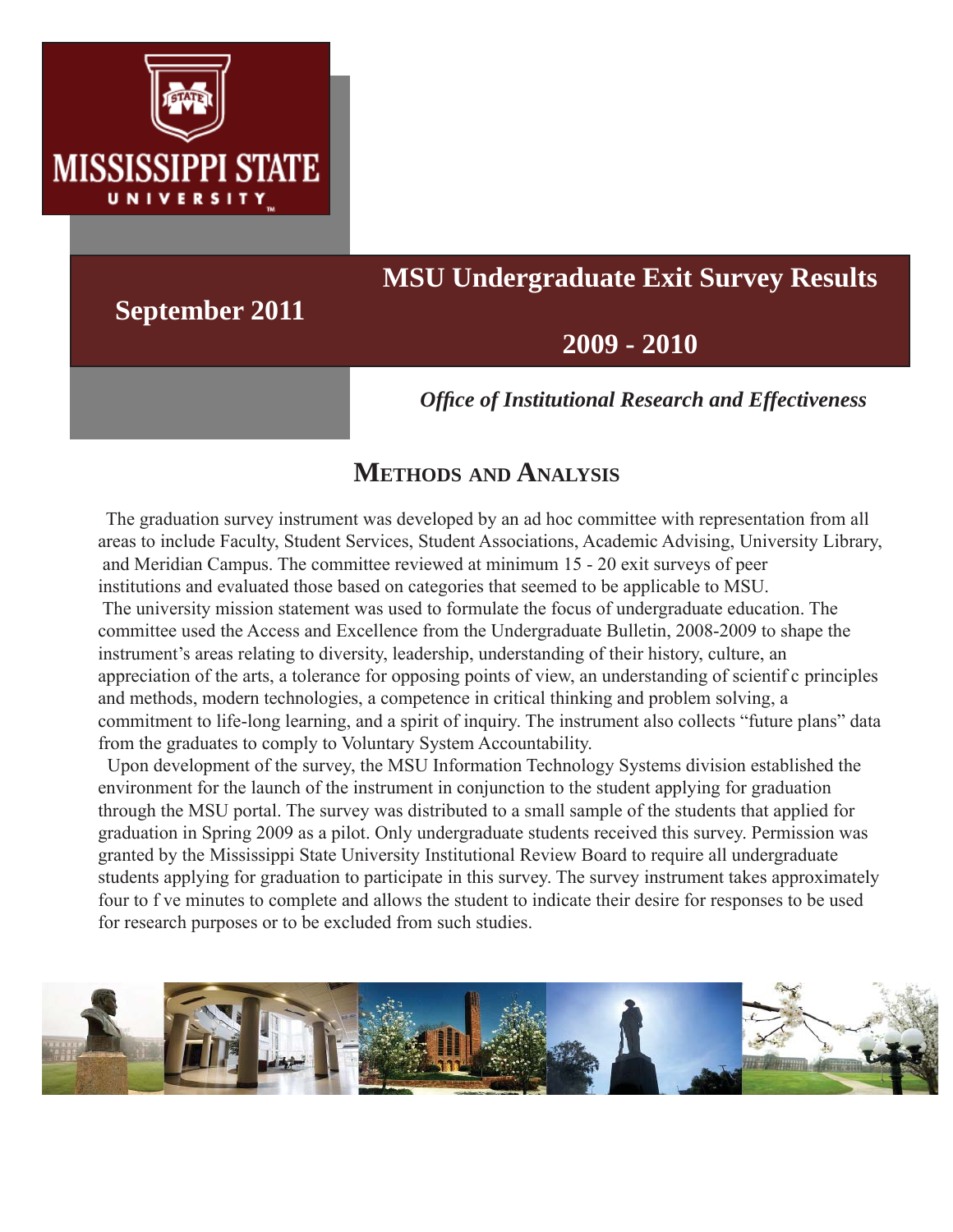#### **SURVEY RESULTS**

This report provides analysis of the 2009 - 2010 graduating students' (1) principal activity upon graduation; (2) satisfaction of the graduates' in the areas of instruction and life-skills obtained; (3) quality of academic advising obtained; (4) quality of student services obtained; and (5) quality of undergraduate experiences at MSU.

During 2009 - 2010, there were 2,700 students who were awarded a bachelors degree and completed the survey. Of those 2,700 students, 2,395 gave permission for data results to be disseminated aggregately.

#### **Demographics**

Of the 2,395 graduates responding to the survey, 78.5% represent White, 16.7% represent Black/ African American, and 4.8% represents the other ethnicities. 6.8% of the graduates obtained their MSU degree from the Meridian Campus. 49.8% are female and 50.2% are male. 48.5% of these graduates came to MSU as freshmen students. Almost 86% represent Mississippi resident students and less than 1% represent International students. Twenty-eight graduates are MSU Athletes, twenty-four graduates participated in the Co-Op program while attending MSU, eighty-one are graduates with disabilities, ninety-four are Veterans, and one hundred sixty-four are students in the Shackouls Honors College.

#### **FUTURE PLANS OF THE GRADUATES**

Respondents were to indicate their future plans upon graduation. The following table indicates those responses.

| What is Most Likely to be your principal<br>activity upon graduation? | Percentage<br>of responses |
|-----------------------------------------------------------------------|----------------------------|
| Employment, full-time paid                                            | 59.1%                      |
| Employment, part-time paid                                            | $1\%$                      |
| Graduate or professional school, full-time                            | 31.2%                      |
| Graduate or professional school, part-time                            | $3.2\%$                    |
| Additional undergraduate coursework                                   | $0.9\%$                    |
| Military service                                                      | 1.9%                       |
| Volunteer activity (e.g., Peace Corps)                                | 0.4%                       |
| Starting or raising a family                                          | 0.7%                       |
| Other                                                                 | $1.7\%$                    |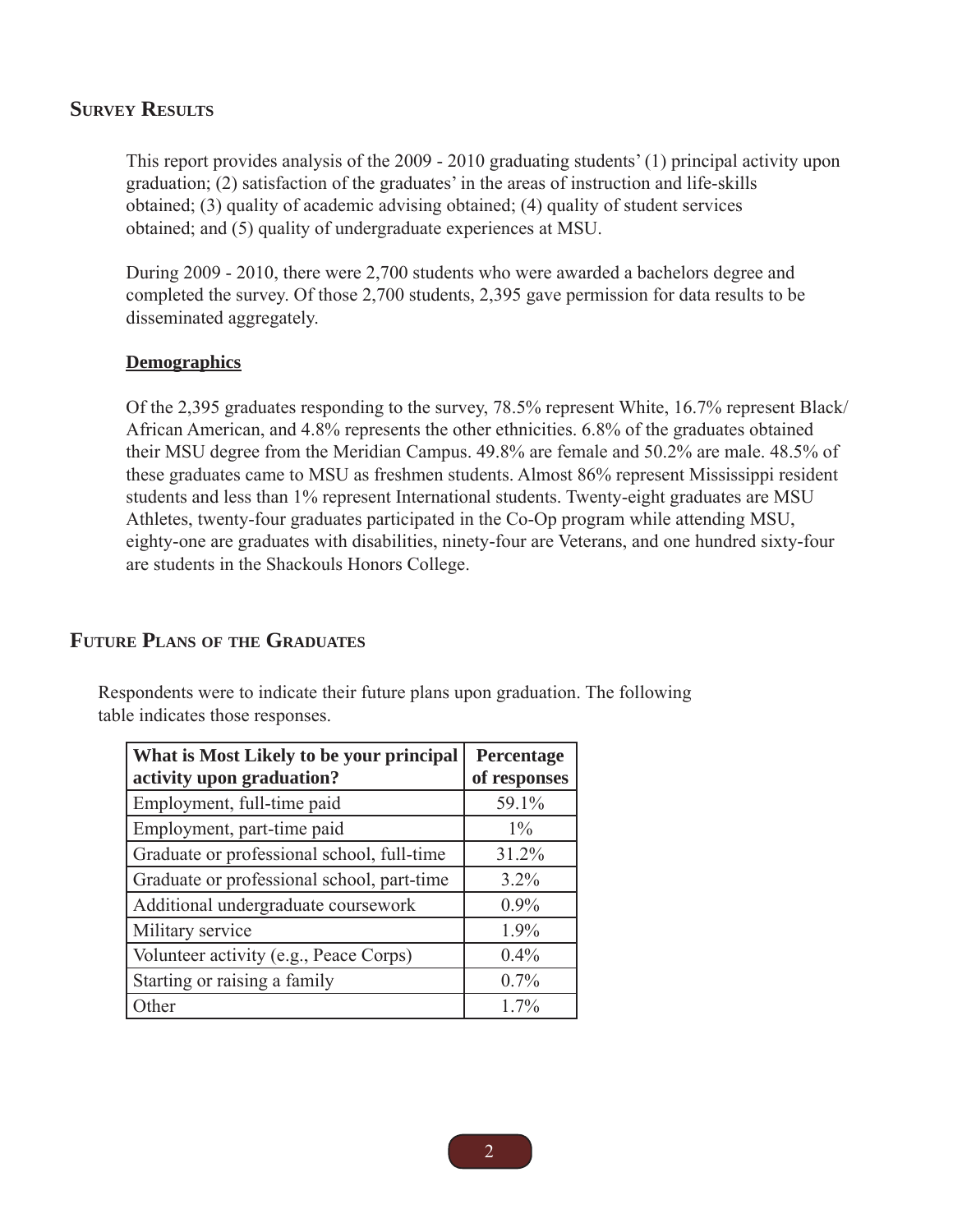## **INSTRUCTION AND LIFE-SKILLS OBTAINED AT MSU**

Respondents were to indicate their level of satisfaction with what they learned or attained at MSU for each item represented in the following table.

| <b>Instruction and Life-Skills Obtained at MSU</b>                                                                                       | $\frac{0}{0}$<br><b>Strongly</b><br><b>Satisfied</b> | $\frac{0}{0}$<br><b>Satisfied</b> | $\frac{0}{0}$<br><b>Neutral</b> | $\frac{0}{0}$<br><b>Dissatisfied</b> | $\frac{0}{0}$<br><b>Strongly</b><br><b>Dissatisfied</b> | <b>Mean</b>    |
|------------------------------------------------------------------------------------------------------------------------------------------|------------------------------------------------------|-----------------------------------|---------------------------------|--------------------------------------|---------------------------------------------------------|----------------|
| Knowledge and application of latest technologies<br>(e.g., computer skills)                                                              | 31.1%                                                | 57%                               | 10.1%                           | 1.3%                                 | 0.4%                                                    | 4.2            |
| Knowledge and application of mathematics,<br>scientif c methods, and related quantitative skills                                         | 30.5%                                                | 53.1%                             | 14.9%                           | 1.3%                                 | 0.2%                                                    | 4.1            |
| Understanding and appreciation of f ne arts                                                                                              | 25.9%                                                | 46%                               | 26.1%                           | 1.6%                                 | 0.3%                                                    | $\overline{4}$ |
| Understanding of human achievements and human<br>conditions (humanities)                                                                 | 29.6%                                                | 50.8%                             | 18.7%                           | 0.7%                                 | 0.2%                                                    | 4.1            |
| Development of effective communication skills<br>(written and oral)                                                                      | 40.7%                                                | 49.8%                             | 8.2%                            | $1\%$                                | 0.3%                                                    | 4.3            |
| Application of critical-thinking and<br>problem-solving skills                                                                           | 44.1%                                                | 48.7%                             | 6.3%                            | 0.8%                                 | 0.2%                                                    | 4.4            |
| Development of leadership skills                                                                                                         | 43.5%                                                | 45.8%                             | 9.1%                            | 1.3%                                 | 0.3%                                                    | 4.3            |
| Learning to think and work independently                                                                                                 | 53.2%                                                | 41.5%                             | 4.1%                            | 0.9%                                 | 0.3%                                                    | 4.5            |
| Participation in meaningful group/interdisciplinary<br>learning experiences                                                              | 40.7%                                                | 49.4%                             | 7.8%                            | 1.6%                                 | $0.5\%$                                                 | 4.3            |
| Participation in undergraduate research or other<br>scholarly experiences                                                                | 28.4%                                                | 43.2%                             | 24.2%                           | 3.3%                                 | $1\%$                                                   | 3.9            |
| Pre-graduation engagement in professional<br>experiences (internships, co-op programs, etc.)<br>and professional societies/organizations | 34.9%                                                | 34%                               | 25%                             | 4.6%                                 | 1.5%                                                    | 4              |
| Appreciation for cultural diversity                                                                                                      | 32.8%                                                | 47.7%                             | 17.3%                           | 1.3%                                 | 0.9%                                                    | 4.1            |
| Understanding of human behavior and social<br>structures, processes, and institutions                                                    | 33.1%                                                | 52.6%                             | 12.9%                           | 1.1%                                 | $0.3\%$                                                 | 4.2            |
| Tolerance for opposing points of view                                                                                                    | 33.6%                                                | 52.6%                             | 11.8%                           | 1.6%                                 | 0.4%                                                    | 4.2            |
| Appreciation of natural resources and their<br>sustainability                                                                            | 31.7%                                                | 49.7%                             | 16.4%                           | 1.8%                                 | 0.5%                                                    | 4.1            |
| Development of personal honor and integrity                                                                                              | 49.3%                                                | 43.3%                             | 6.6%                            | 0.5%                                 | 0.4%                                                    | 4.4            |
| Development of a commitment for life-long<br>learning                                                                                    | 50.6%                                                | 42.4%                             | 5.9%                            | 0.7%                                 | 0.3%                                                    | 4.4            |
| Enhancement of my development into a mature,<br>informed, responsible citizen                                                            | 54.9%                                                | 38.7%                             | 5.6%                            | 0.4%                                 | 0.4%                                                    | 4.5            |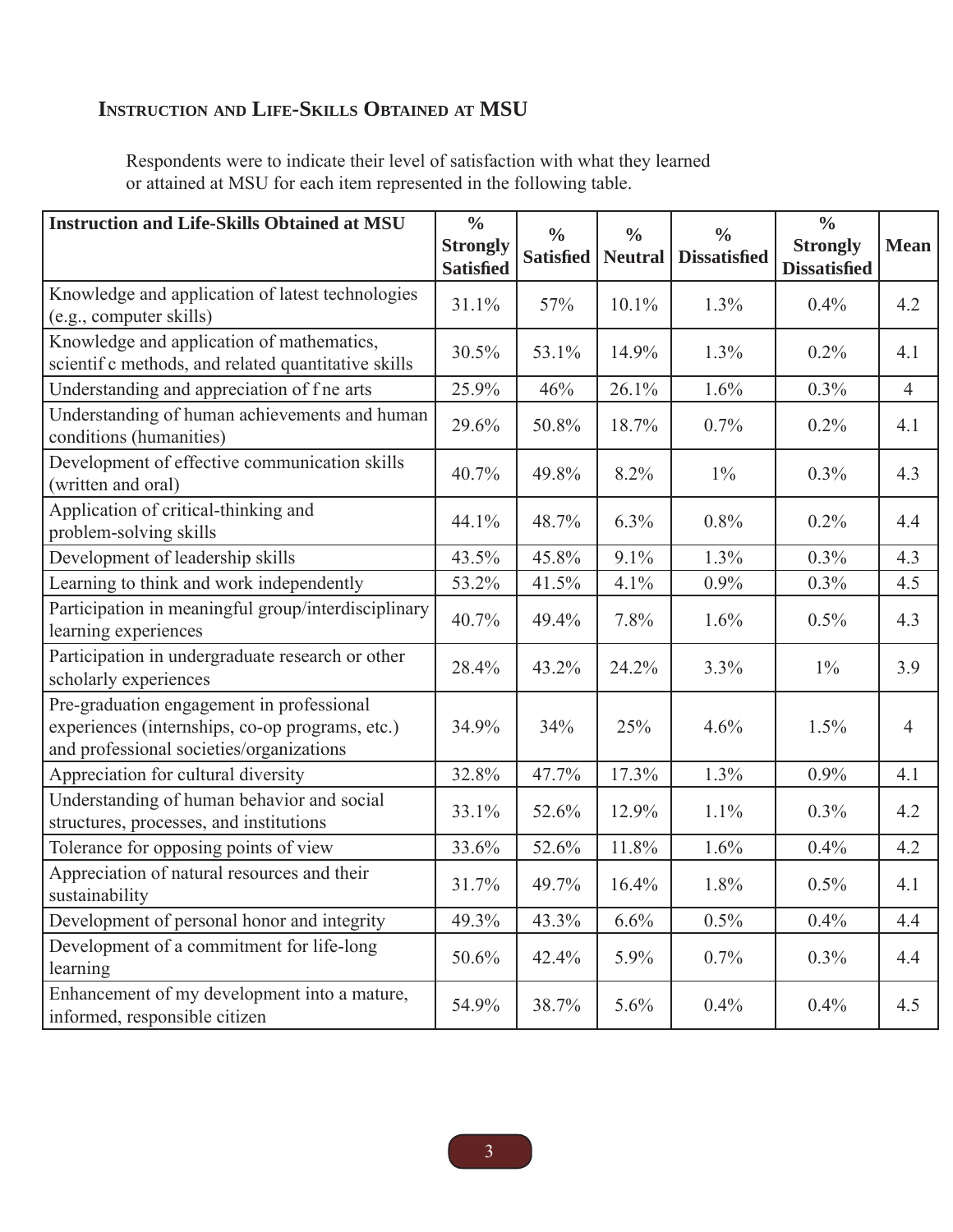## **QUALITY OF ACADEMIC ADVISING OBTAINED AT MSU**

Respondents were to indicate their level of satisfaction with the academic advising received at MSU for each item represented in the following table. If they had no experience with the services, they were to indicate NA.

| <b>Quality of Academic</b><br><b>Advising Obtained at</b><br><b>MSU</b>              | $\frac{0}{0}$<br><b>Strongly</b><br><b>Satisfied</b> | $\frac{0}{0}$<br><b>Satisfied</b> | $\frac{0}{0}$<br><b>Neutral</b> | $\frac{0}{0}$<br><b>Dissatisfied</b> | $\frac{0}{0}$<br><b>Strongly</b><br><b>Dissatisfied</b> | <b>NA</b> | <b>Mean</b>    |
|--------------------------------------------------------------------------------------|------------------------------------------------------|-----------------------------------|---------------------------------|--------------------------------------|---------------------------------------------------------|-----------|----------------|
| <b>Orientation Advising</b>                                                          | 28.4%                                                | 45.5%                             | 18.5%                           | 5.4%                                 | 2.2%                                                    | 236       | 3.9            |
| College advising off ce                                                              | 31.2%                                                | 44.5%                             | 17%                             | 4.7%                                 | 2.6%                                                    | 218       | $\overline{4}$ |
| Faculty advisor in my<br>department                                                  | 47%                                                  | 35.2%                             | 10.3%                           | $5\%$                                | 2.5%                                                    | 34        | 4.2            |
| Academic athletic<br>advisor                                                         | 26.4%                                                | 31.5%                             | 40.3%                           | 1.2%                                 | 0.7%                                                    | 1327      | 3.8            |
| Web-based<br>information                                                             | 28.3%                                                | 53%                               | 15.5%                           | 2.3%                                 | $0.9\%$                                                 | 57        | 4.1            |
| Catalogs/other printed<br>materials                                                  | 24.2%                                                | 49.4%                             | 23.5%                           | $2\%$                                | $1\%$                                                   | 164       | 3.9            |
| The University Academic<br><b>Advising Center</b>                                    | 25.9%                                                | 43.1%                             | 26.9%                           | 2.9%                                 | 1.2%                                                    | 582       | 3.9            |
| Electronic degree audits                                                             | 24.1%                                                | 43.8%                             | 27%                             | 3.3%                                 | 1.8%                                                    | 496       | 3.9            |
| Correct information on<br>program/degree<br>requirements                             | 28.5%                                                | 50.6%                             | 14.3%                           | 4.8%                                 | 1.8%                                                    | 79        | $\overline{4}$ |
| Information provided for<br>future career plans                                      | 24.6%                                                | 44.2%                             | 20.5%                           | 8.2%                                 | 2.6%                                                    | 95        | 3.8            |
| Availability of advisor<br>(email, telephone, etc.)<br>outside scheduled<br>sessions | 44.4%                                                | 38.8%                             | 11.2%                           | 3.8%                                 | 1.9%                                                    | 39        | 4.2            |
| Overall academic<br>advisement                                                       | 35.9%                                                | 47.2%                             | 11.2%                           | 4.1%                                 | 1.6%                                                    | 9         | 4.1            |

| On average, how often did you<br>receive advising from your advisor<br>during each semester? | Percentage<br>of responses |
|----------------------------------------------------------------------------------------------|----------------------------|
| Never                                                                                        | 46.1%                      |
| Once                                                                                         | 41.2%                      |
| 2-3 times                                                                                    | $6.2\%$                    |
| 4-5 times                                                                                    | $6.4\%$                    |
| More than 5 times                                                                            | $0\%$                      |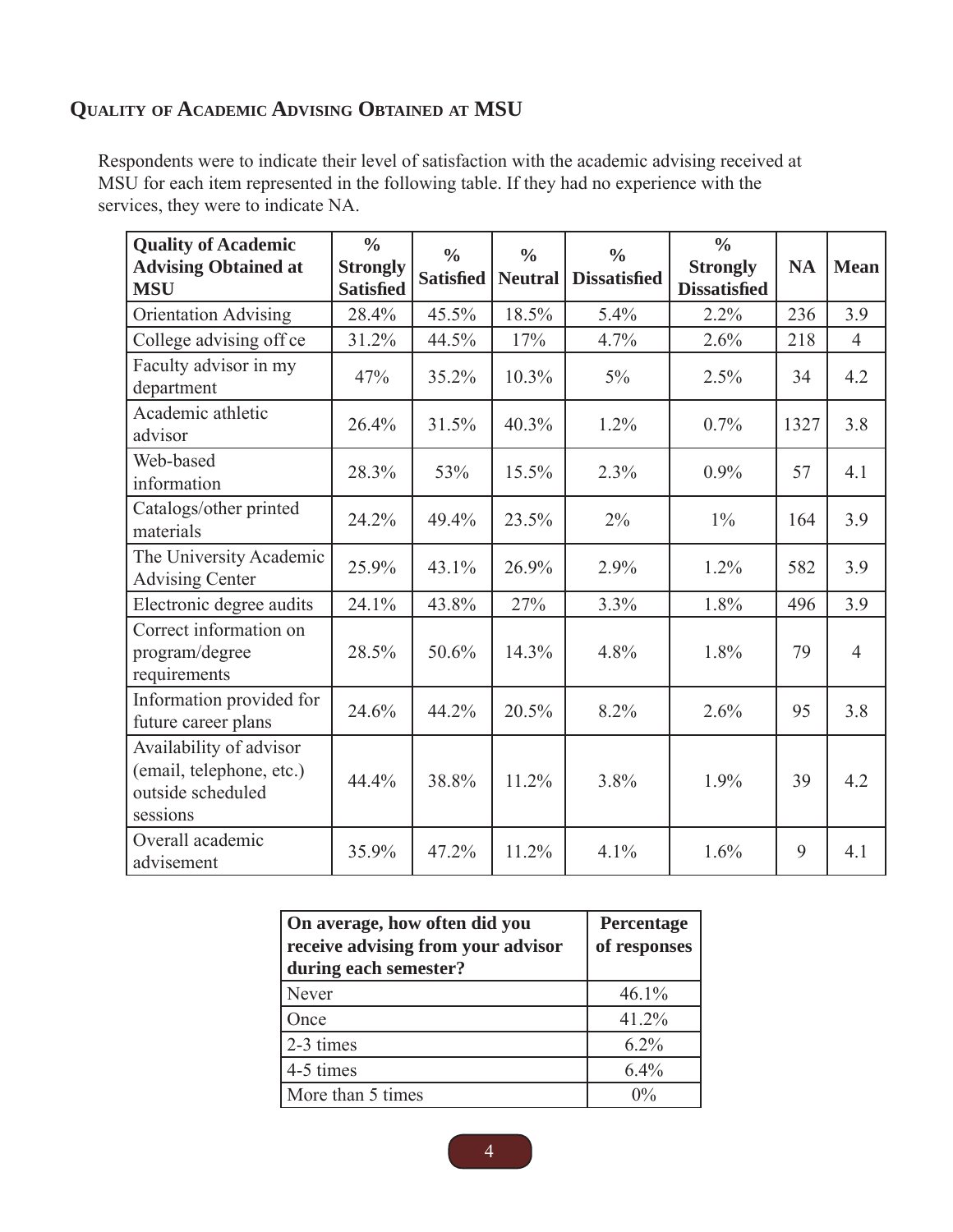## **QUALITY OF STUDENT SERVICES OBTAINED AT MSU**

Respondents were to indicate their level of satisfaction with services provided at MSU for each area represented in the following table. If they had no experience with the services, they were to indicate NA.

| <b>Quality of Student Services</b><br><b>Obtained at MSU</b>                              | $\frac{0}{0}$<br><b>Strongly</b><br><b>Satisfied</b> | $\frac{0}{0}$<br><b>Satisfied</b> | $\frac{0}{0}$<br><b>Neutral</b> | $\frac{0}{0}$<br><b>Dissatisfied</b> | $\frac{0}{0}$<br><b>Strongly</b><br><b>Dissatisfied</b> | <b>NA</b> | <b>Mean</b>    |
|-------------------------------------------------------------------------------------------|------------------------------------------------------|-----------------------------------|---------------------------------|--------------------------------------|---------------------------------------------------------|-----------|----------------|
| Off ce of Admissions and<br>Scholarships                                                  | 26.7%                                                | 51%                               | 17.4%                           | 3.9%                                 | $1\%$                                                   | 115       | $\overline{4}$ |
| MSU Bookstore, Barnes and<br>Noble                                                        | 31.1%                                                | 45.7%                             | 14.1%                           | 6.7%                                 | 2.4%                                                    | 35        | $\overline{4}$ |
| Center for Student<br>Involvement (Greek Life,<br><b>Student Organizations)</b>           | 30.2%                                                | 36.9%                             | 26.9%                           | 4.4%                                 | 1.5%                                                    | 841       | 3.9            |
| <b>Campus Dining</b><br>Services                                                          | 17.6%                                                | 38.7%                             | 27.4%                           | 11.1%                                | 5.2%                                                    | 507       | 3.5            |
| <b>Student Financial Aid</b>                                                              | 23.9%                                                | 45.3%                             | 20.4%                           | 6.8%                                 | 3.6%                                                    | 309       | 3.8            |
| Holmes Cultural<br>Diversity Center                                                       | 20.4%                                                | 33%                               | 43.7%                           | 1.7%                                 | 1.2%                                                    | 1268      | 3.7            |
| The Learning Center                                                                       | 24.3%                                                | 40.6%                             | 33.2%                           | 1.2%                                 | 0.7%                                                    | 983       | 3.9            |
| <b>MSU Police</b><br>Department                                                           | 23.7%                                                | 43.2%                             | 26%                             | 4.1%                                 | 2.9%                                                    | 609       | 3.8            |
| Student Housing and<br>Residence Life                                                     | 23%                                                  | 45%                               | 24.3%                           | 5.6%                                 | 2.1%                                                    | 760       | 3.8            |
| Sanderson Center/Recreational<br><b>Sports</b>                                            | 52.7%                                                | 38.8%                             | 7.3%                            | 0.7%                                 | 0.4%                                                    | 260       | 4.4            |
| <b>Student Counseling Services</b>                                                        | 25.6%                                                | 38.3%                             | 33.5%                           | 1.6%                                 | 0.9%                                                    | 1088      | 3.9            |
| <b>Student Health Center</b>                                                              | 33.3%                                                | 43.6%                             | 14.8%                           | 5.9%                                 | 2.4%                                                    | 390       | $\overline{4}$ |
| Student events<br>sponsored by Campus<br>Activities Board (CAB) or<br><b>Music Makers</b> | 29.3%                                                | 45.8%                             | 21.4%                           | 2.3%                                 | 1.3%                                                    | 522       | $\overline{4}$ |
| University Libraries                                                                      | 41.5%                                                | 47.9%                             | 9%                              | 1.2%                                 | 0.4%                                                    | 117       | 4.3            |
| Off ce of Parking Services                                                                | 11.8%                                                | 25.5%                             | 21.7%                           | 18.2%                                | 22.8%                                                   | 178       | 2.9            |
| MSU Transit (Shuttle<br>Services)                                                         | 28.1%                                                | 42.3%                             | 22.5%                           | $5\%$                                | $2\%$                                                   | 578       | 3.9            |
| <b>Shackouls Honors College</b>                                                           | 24.3%                                                | 34.6%                             | 38.2%                           | 2.1%                                 | 0.8%                                                    | 1249      | 3.8            |
| Athletic events                                                                           | 44.3%                                                | 42.3%                             | 10.7%                           | 1.9%                                 | 0.7%                                                    | 287       | 4.3            |